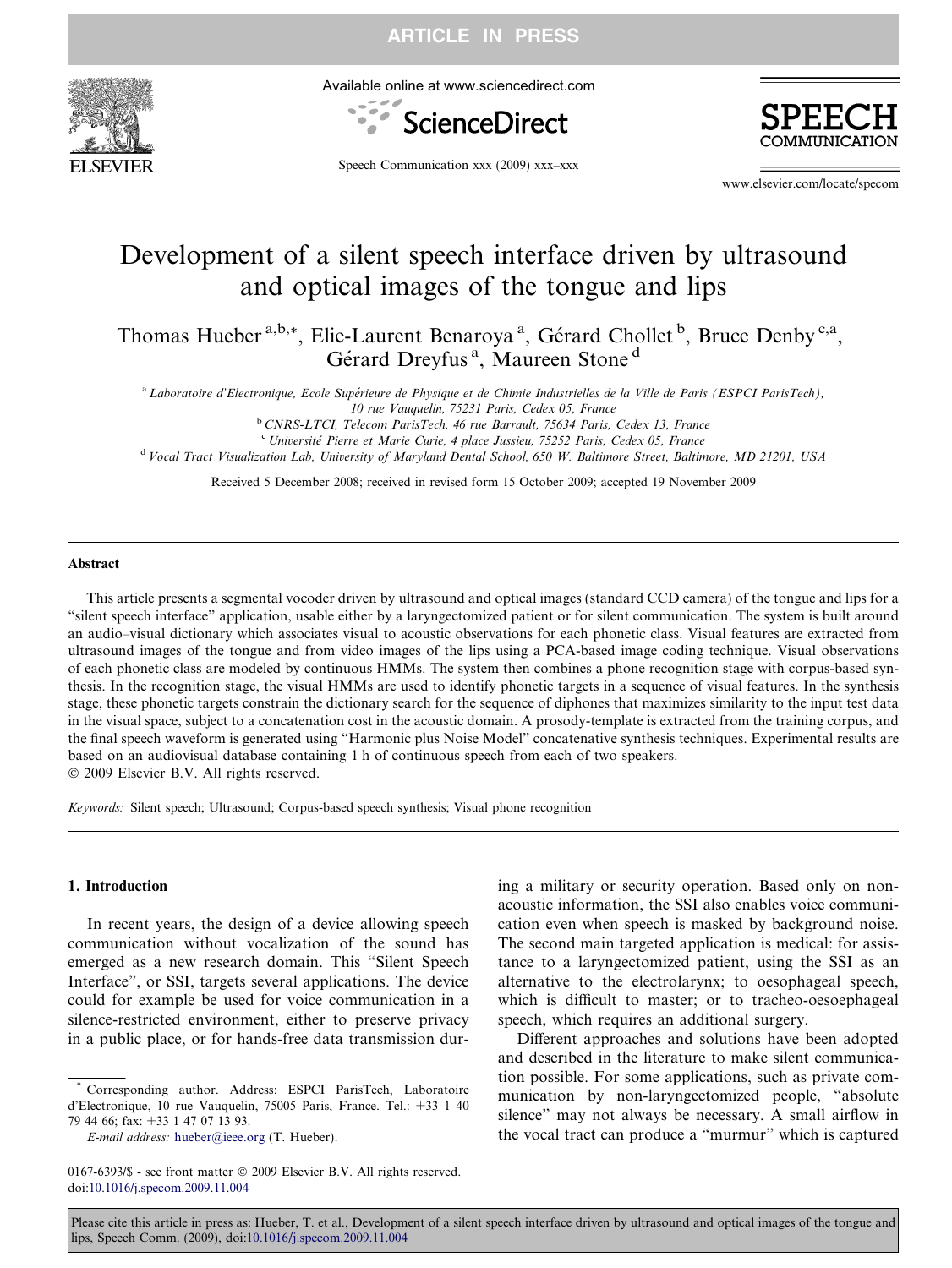2 T. Hueber et al. / Speech Communication xxx (2009) xxx-xxx



Fig. 1. Ultrasound-based silent speech interface (schematic).

by a stethoscopic microphone, as in (Heracleous et al., 2005; Tran et al., 2008). In other applications, the SSI must be able to recover an intelligible speech signal exclusively from a stream of non-acoustic features. These features measure the activity of the voice organ during the production of silent speech and can be derived from different measuring techniques. In [\(Maier-Hein et al., 2005\)](#page-12-0), for example, several surface EMG electrodes placed on the speaker's face record myoelectric signals. In [\(Jorgensen et](#page-12-0) [al., 2003\)](#page-12-0), an electro-palatogram device (EPG) is combined with the same type of EMG surface electrodes, placed below the jaw in order to record the activity of the larynx and sublingual areas together with tongue-palate contacts. In [\(Fagan et al., 2008](#page-12-0)), magnets are glued to the tongue and lips and tracked by magnetic sensors incorporated in a pair of eyeglasses.

In our approach, a portion of the vocal tract is imaged using an ultrasound device coupled with a standard optical camera as shown in Fig. 1. This multimodal imaging system focuses mainly on tongue and lip visualization, even if some other vocal tract structures can also be observed. Because of its non-invasive property, clinical safety and good time resolution, ultrasound is well adapted to vocal tract imaging and analysis. Furthermore, since laptopbased high performance ultrasound imaging systems are available today,<sup>1</sup> a wearable real-time SSI system with an embedded ultrasound transducer and camera, can reasonably be envisioned.

The problem of speech synthesis from the analysis of articulatory motion is usually addressed by the use of a two- or three-dimensional articulatory model of the vocal tract (as in [Maeda \(1990\), Sinder et al. \(1997\), and Birkholz](#page-12-0) and Jackèl (2003)). However, the state of the art in highquality speech synthesis uses a segmental approach (or HMM-based methods, as discussed later), in which the speech waveform is obtained by concatenating acoustic speech segments. In our work, we propose to drive a segmental vocoder by visual observations of the articulators. In what follows, the terms "visual information" and "visual

observations" are taken to refer both to the ultrasound and optical images.

Our approach integrates a phone recognition stage with a corpus-based synthesis system. As the first (off-line) step, an "audio–visual" dictionary is built from a training set containing units which associate the acoustic and visual realizations of each phone; this dictionary will later be used in the synthesis step. Given a test sequence of visual information only, the vocoder generates the speech waveform in three stages:

- (a) An HMM-based decoder predicts a sequence of phonetic targets from the given set of visual features.
- (b) A unit selection algorithm, driven by this prediction, searches in the dictionary the optimal sequence of audio–visual units that best matches the input test data.
- (c) A speech waveform is generated by concatenating the acoustic segments for all selected units. Since there is no glottal activity, recovering an "acceptable" prosody from "silent data" is an issue, and prosodic transformations of the synthesized speech waveform are needed. These transformations are achieved using "Harmonic plus Noise Model" (HNM) ([Stylianou](#page-12-0) [et al., 1997](#page-12-0)) coding and synthesis techniques.

An overview of the recognition/synthesis system is given in [Fig. 2](#page-2-0).

Our study is based on a two-speaker (one male, one female, native speakers of American English), audiovisual database containing 1 h (per speaker) of ultrasound and optical images of the tongue and lips, recorded along with the acoustic signal. We point out that all experiments are performed here using uttered speech. The aim of the paper is to study the performance of our SSI on these databases; it will of course ultimately need to be evaluated on truly "silent" speech, which may be a non-trivial issue.

The second section of the article describes the data acquisition protocol and database content. The third section details visual feature extraction techniques, while the fourth describes the implementation of the visual phone recognizer and evaluates its performance for different levels of linguistic constraints. Finally, the unit selection algorithm, waveform

<sup>1</sup> For example, the Terason T3000 portable ultrasound system [http://](http://www.terason.com) [www.terason.com.](http://www.terason.com)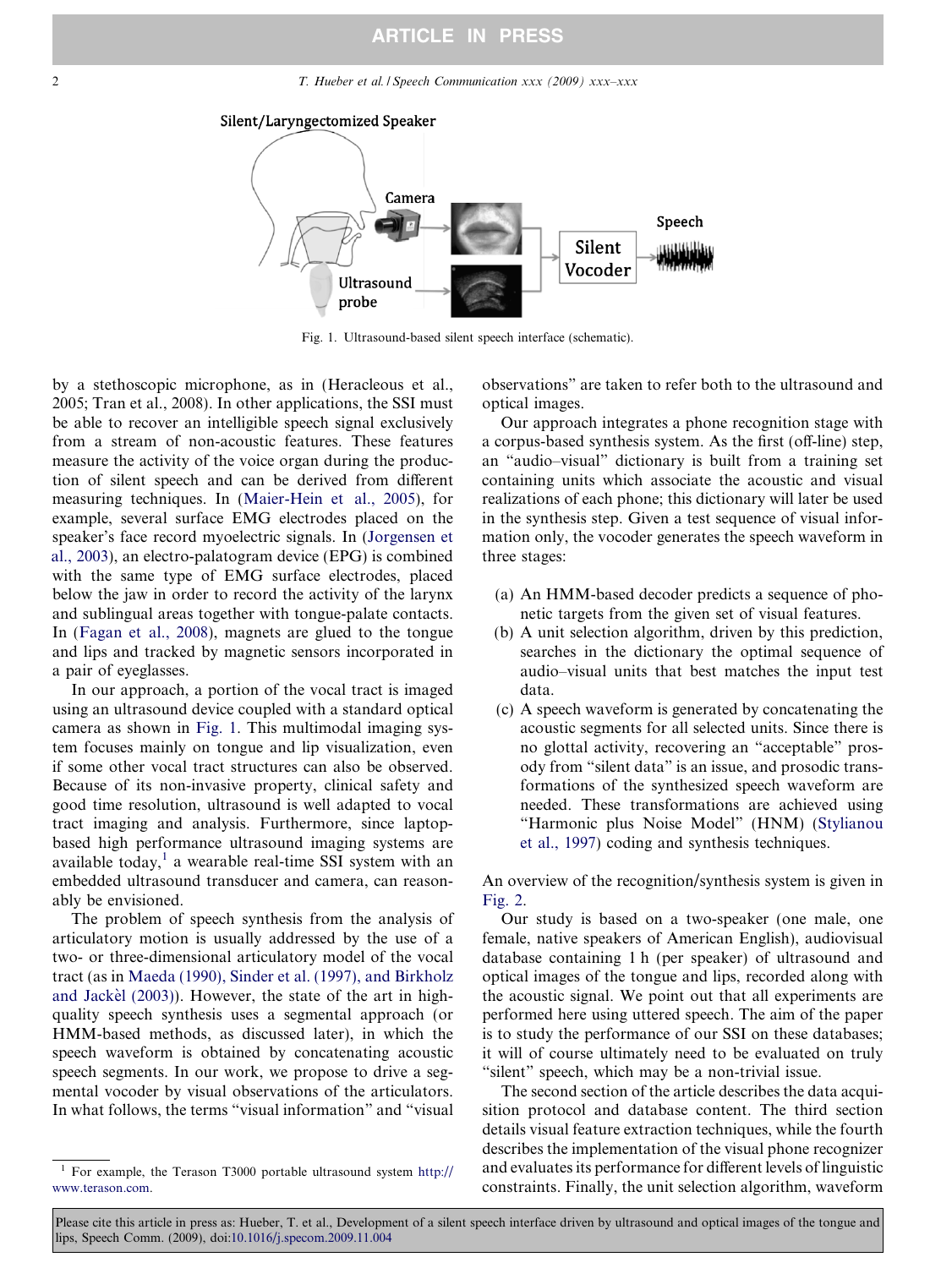# ARTICLE IN PRESS

<span id="page-2-0"></span>

Fig. 2. Overview of the segmental vocoder.

generation procedures, and HNM-based prosody adaptation are presented in the fifth section together with experimental results.

# 2. Data acquisition

The "Head And Transducer Support" system (HATS, [Stone and Davis, 1995](#page-12-0)) is used for data collection. In this system, the transducer is locked into a fixed position beneath the chin and the head is immobilized. Evolution towards a portable acquisition apparatus is being investigated for a future study. An acoustic standoff is used to minimize or eliminate upward pressure from the transducer on the tissue. Tongue data were collected with an Aloka SSD-1000 ultrasound machine with a multi-frequency  $(2.5-6 \text{ MHz})$  convex transducer  $(120^{\circ} \text{ scan angle})$  which provides a single section of the tongue, in this case the midsagittal plane. The ultrasound machine was configured for a single focal point at a 7 cm depth, and post-processing algorithms, such as image averaging and speckle reduction, were disabled. To get both profile and lateral views of the speaker's lips, two standard video cameras were used. A microphone captured the speech signal. The three video streams (two cameras plus ultrasound) and the audio signal are combined together into the same video sequence with an analog video mixer in the NTSC format. This analog acquisition system unfortunately limits the frame rate of the video data to 29.97 Hz since the three video streams become normalized to this rate. A new digital acquisition system, which permits to work at higher frames rates and can handle streams with different frame rates, is currently under study (Ultraspeech system, [Hueber et al., 2008a](#page-12-0)). Typical images recorded by the current, analog acquisition system are shown in Fig. 3.

Because our approach combines phone recognition and diphone-based concatenative synthesis, the textual material of the recorded database must be phonetically balanced and have a good coverage of the diphone space. To meet these two conditions, the CMU-Arctic text corpus, which is used for the design of synthetic voices in the Festvox Text-to-Speech system ([Kominek and Black, 2004\)](#page-12-0) was chosen. This corpus contains 1132 sentences divided into two phonetically balanced sets (S1 and S2) containing, respectively, 593 and 539 items. American English is described here by a phoneme set of 41 elements (39 phonemes plus schwa and pause) so that the diphone coverage in sets S1 and S2 is 78% and 75.4%, respectively.

Two native speakers of American English (one female and one male, referred to, respectively, as A and B) were asked to read all sentences of both sets, which were displayed on a laptop screen in front of them. The speakers were instructed to speak as neutrally as possible. Because no inter-session re-calibration mechanism was employed, data was recorded in a single long session during which subjects remained fixed in the HATS system. For both speakers, the full Arctic S1 set was acquired, but because of speaker fatigue, the acquisition of set S2 was limited to 80%, so that the total number of sentences was 1020 rather than the expected 1132.

Due to tissue deformation or abnormal movement of the acoustic standoff, some displacements or drifts may be observed over the course of an acquisition session of several hours. In a head-based coordinate system, potential head and transducer displacements can be detected and



Fig. 3. Example of an ultrasound vocal tract image with embedded lip view and regions of interest for speaker A (left) and speaker B.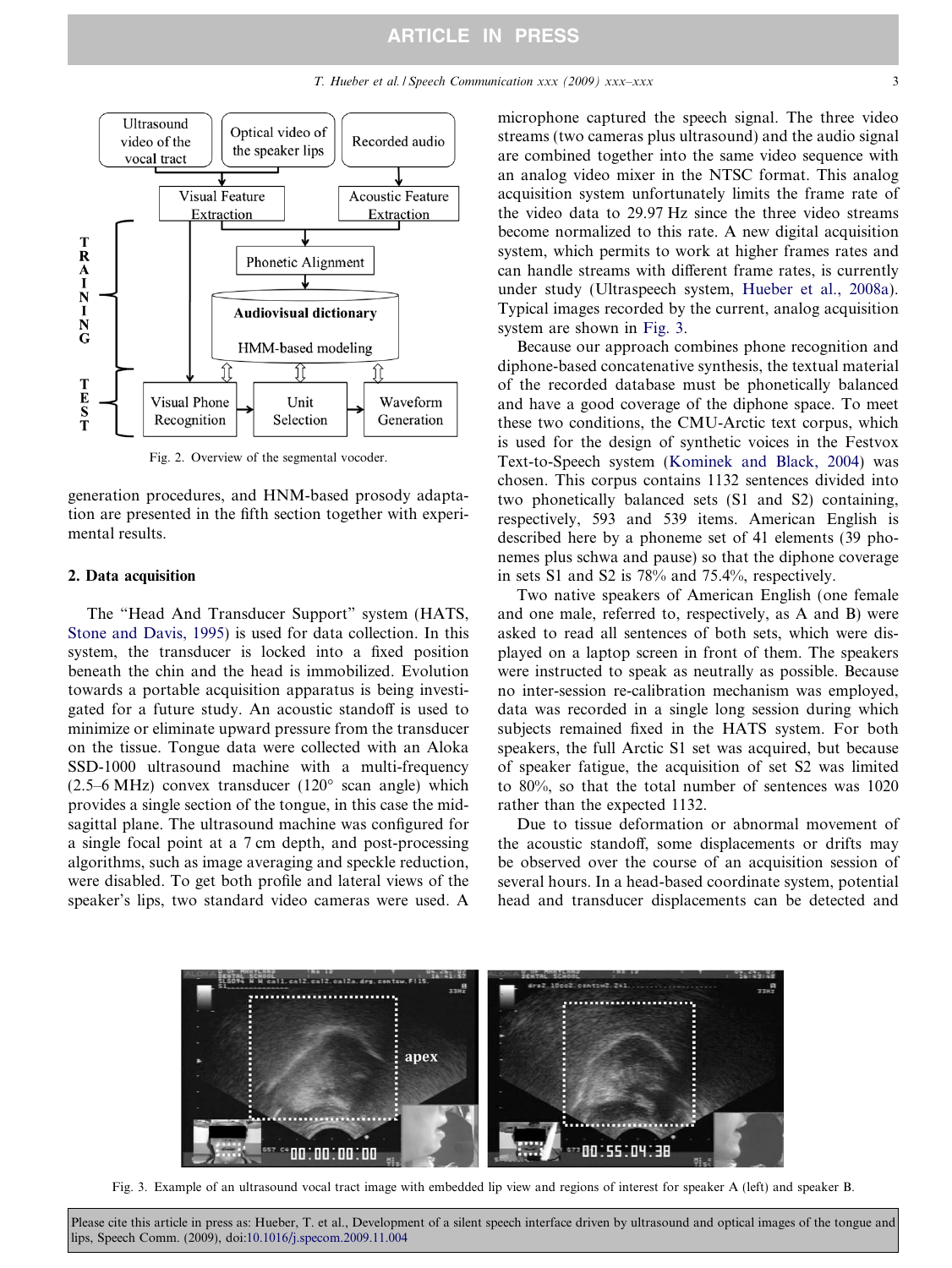<span id="page-3-0"></span>monitored by extracting palatal traces at intervals throughout the acquisition. This is because during swallowing, the tongue contacts the roof of the mouth, allowing the ultrasound beam to traverse soft tissue until it is reflected by the palate bone ([Epstein et al., 2001](#page-12-0)). To obtain the palatal traces, 10 cc water deglutitions were executed during brief pauses every 90 sentences. For both speakers, the palatal traces extracted manually from four widely separated deglutitions are super-imposed and shown in Fig. 4.

For speaker A, the proximity of the palatal traces demonstrates that the speaker's head remained stable during the acquisition. However, this is obviously not the case for speaker B, for whom the head/transducer relationship has changed substantially between "Time 1" and "Time 2". This "accidental" displacement, which was noticed and reported by speaker B during the acquisition, occurred after the recording of 240 sentences. From observing the orientation of the hyoid and mandible acoustic shadows in the ultrasound images before and after this displacement, it became apparent that the images corresponding to the first 240 recorded sentences of speaker B were shifted. In order to avoid introducing image degradation with a re-alignment procedure, which would consist here of an image rotation, the first 240 sentences of the speaker B database were simply dropped, and in order to have the same amount of data in both databases, we chose to drop these sentences from the speaker A database as well. Even after removing these data, as compared with speaker A, palatal traces of speaker B between Time 2 and Time 4 still appeared less stable, and periodic alignment problems in fact remained. In a sequence of optical images, where reference points can be tracked (the eyes for instance), such displacements, which are a combination of translations and rotations, can be estimated. However, their accurate estimation in a sequence of ultrasound images, where tracking a tissue point is much more difficult, was considered unfeasible, and in the end the remainder of the speaker B database was left as it was taken. In a general sense, the anatomy of speaker B resulted in his being less well fixed into the acquisition setup, and the problems encountered undoubtedly contributed to the deficit in performance observed for this speaker, as discussed below. There is still much to be learned about the best way to adapt an ultrasound SSI system to each individual user; these concerns will also enter into the design of a future, portable apparatus.

Although it is not a major focus of the present article, we note in passing that stabilizing the position and orientation of the ultrasound transducer and camera with respect to the speaker's vocal tract will definitely be a major challenge. As a first step towards a wearable system, we have been experimenting with 3-axis accelerometers which measure the position of the ultrasound probe with respect of the speaker's head. Such a technique may help re-align the ultrasound images and compensate for relative movement of the probe or optical camera.

After cleaning the data, both speaker databases contained roughly 45 min of speech (780 sentences) and 80,000 bitmap frames. Audio files were sampled at 16,000 Hz.

# 3. Tongue and lip visual feature extraction

This section describes all steps of the visual feature extraction chain, in which acquired images are processed and coded into vectors of features. First, regions of interest (ROI) are selected in ultrasound and optical images. For ultrasound images, the region of interest is a rectangle delimited horizontally by the acoustic shadows of the mandible and hyoid bone, and vertically by the short tendon, hyoid bone and palate (visible during deglutition), as shown in [Fig. 3.](#page-2-0) If the head position relative to the transducer remains the same during the acquisition, the region of interest determined on the first recorded images is considered valid for the rest of the database. For the lip images, the region of interest is defined as a bounding box including the lips, as shown in [Fig. 3.](#page-2-0) Following the observations of [Lucey and Potamianos \(2006\) and Hueber](#page-12-0) [et al. \(2008b\)](#page-12-0), that the frontal view of the lips seems to provide more articulatory information than the profile, only the frontal view will be used in this study, although both are present in the database.

A natural approach for describing an ultrasound image of the tongue is the extraction and the parameterization of the tongue surface contour, for which approaches based on active contours (snakes), often combined with a spline



Fig. 4. Palatal traces extracted during four separated deglutitions.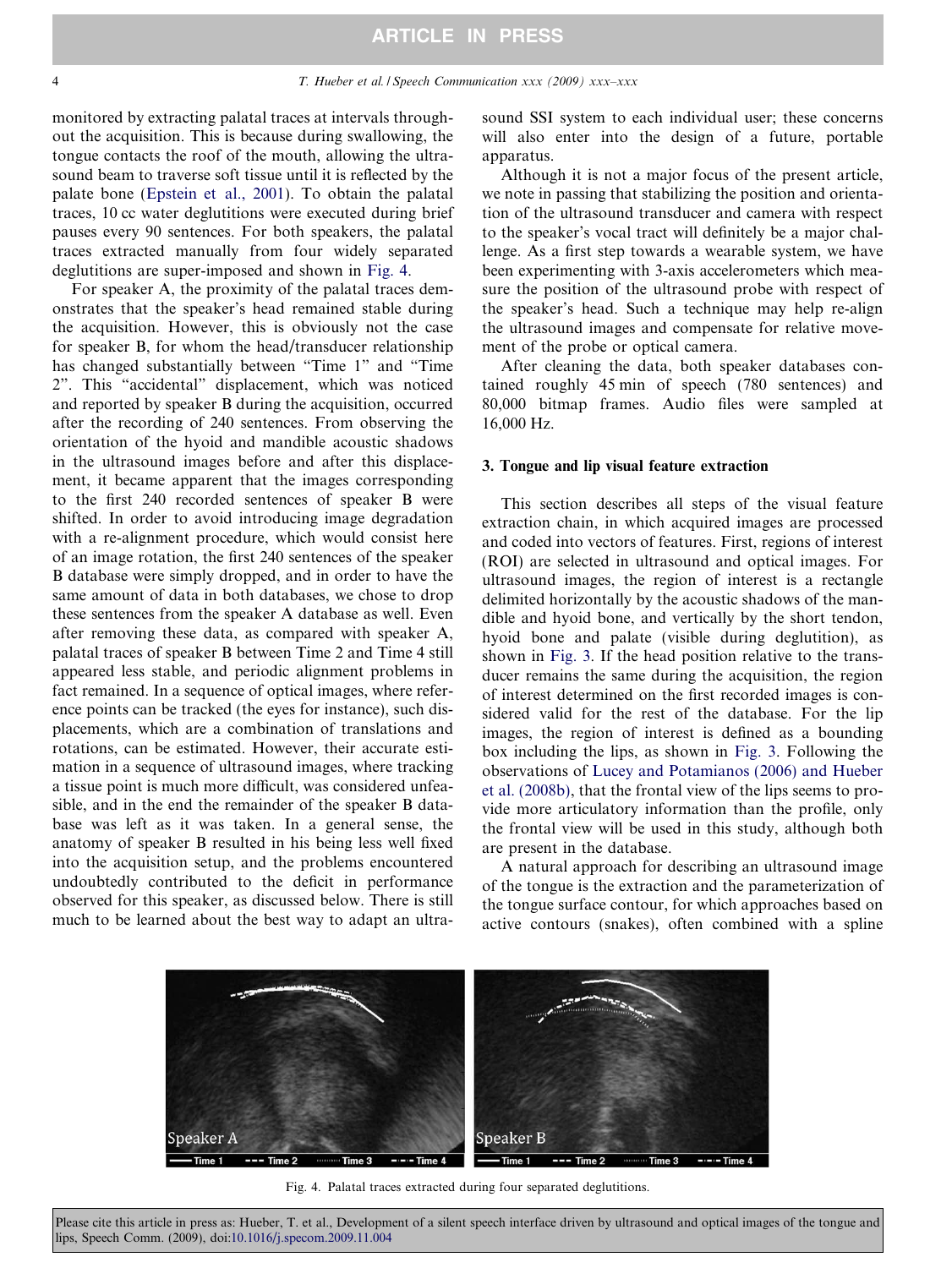# ARTICLE IN PRESS

T. Hueber et al. / Speech Communication xxx (2009) xxx–xxx 5



Fig. 5. Encoding ultrasound and optical images of the tongue and lips using the EigenTongue/EigenLips decomposition.

interpolation of the tongue surface, are state of the art [\(Li](#page-12-0) [et al., 2005; Akgul et al., 2000](#page-12-0)). However, when nearly parallel to the ultrasound beam, the tongue surface is poorly imaged, as in the case of the phoneme  $[iy]^2$  (as in beet) for instance. Contour tracking algorithms are also not efficient enough to cope with small gaps or "double edge" artifacts appearing in the tongue contour, and may fail for such frames. One solution to this problem consists in a more global approach where the entire region of interest is taken into account. In [\(Hueber et al., 2007a,b](#page-12-0)), the "EigenTongues" approach, derived from the "EigenFaces" method developed for face recognition ([Turk and Pent](#page-12-0)[land, 1991\)](#page-12-0) was introduced. In this technique, each ultrasound image is projected into the representative space of "EigenTongues". This space can be seen as the space of standard vocal tract configurations and is obtained after a Principal Components Analysis (PCA) of a subset of typical frames. In order to guarantee a better exploration of the possible vocal tract configurations, this subset is constructed so as to be phonetically balanced. The EigenTongue components encode the maximum amount of relevant information in the images, mainly tongue position, of course, but also other structures such as the hyoid bone, the position of the short tendon, visible muscles such as the genioglossus and also fat below the tongue. A similar "EigenLips" decomposition is used to encode optical images of the lips. An illustration of the EigenTongue/ EigenLips decomposition techniques is given in Fig. 5, where a tongue image and a lip image are represented by their coordinates  $\beta_T$  and  $\beta_L$ .

The authors also tried other dimensionality reduction techniques such as Linear Discriminant Analysis and fast linear transforms (Discrete Cosine Transform). These alternatives however were unable to improve the recognition results.

Before performing the EigenTongue/EigenLips decomposition, ultrasound and optical regions of interest are resized to  $64 \times 64$  pixel images using cubic interpolation and are converted to grayscale. To reduce the effect of speckle, reduced ultrasound images are often filtered using an anisotropic diffusion filter, which tends to smooth the noise without destroying important features such as edges ([Perona and Malik, 1990\)](#page-12-0). The filter proposed by [Yu and](#page-12-0) [Acton \(2002\),](#page-12-0) was adopted here. The indices  $(n, m)$  which quantify the number of projections onto the set of Eigen-Tongues/EigenLips used for coding are obtained empirically by evaluating the quality of the image reconstructed from its first few components. Typical values of the pair  $(n, m)$  used on both database are  $(30, 30)$ . In order to be compatible (albeit artificially) with a more standard frame rate for speech analysis, the sequences of EigenTongues/ EigenLips coefficients are oversampled from 30 to 100 Hz using linear interpolation. The effective frame size thus corresponds to 10 ms. Using a "feature fusion strategy", tongue and lip features are concatenated into a single visual feature vector, along with their first and second derivatives, resulting in vectors of typically 180 components. The EigenTongues/EigenLips features are used in the remainder of this article.

# 4. Visuo-phonetic decoding

# 4.1. Implementation and evaluation protocol

This section details the visuo-phonetic decoding stage, in which an HMM-based speech recognizer predicts a sequence of phonetic targets from an unknown sequence of visual features. The choice of HMM-based modeling rather than a simple GMM is motivated by the assumption that a visual phone must be interpreted in terms of tongue and lip trajectories, and not only in terms of static articulatory positions. During the training stage, sequences of visual features are modeled, for each phonetic class, by a left-to-right, 5-state (with one non-emitting initial state and one non-emitting terminating state), context independent, continuous HMM. It was assumed that contextdependent models could not have been efficiently trained, even with parameter tying, because of the small size of our training datasets (less than 1 h). Phonetic transcription is derived from the text by using the CMU pronunciation dictionary, which transcribes over 125,000 words into phone sequences. The set of 41 visual phone models is

In this paper, the TIMIT format is used for phonetic transcription.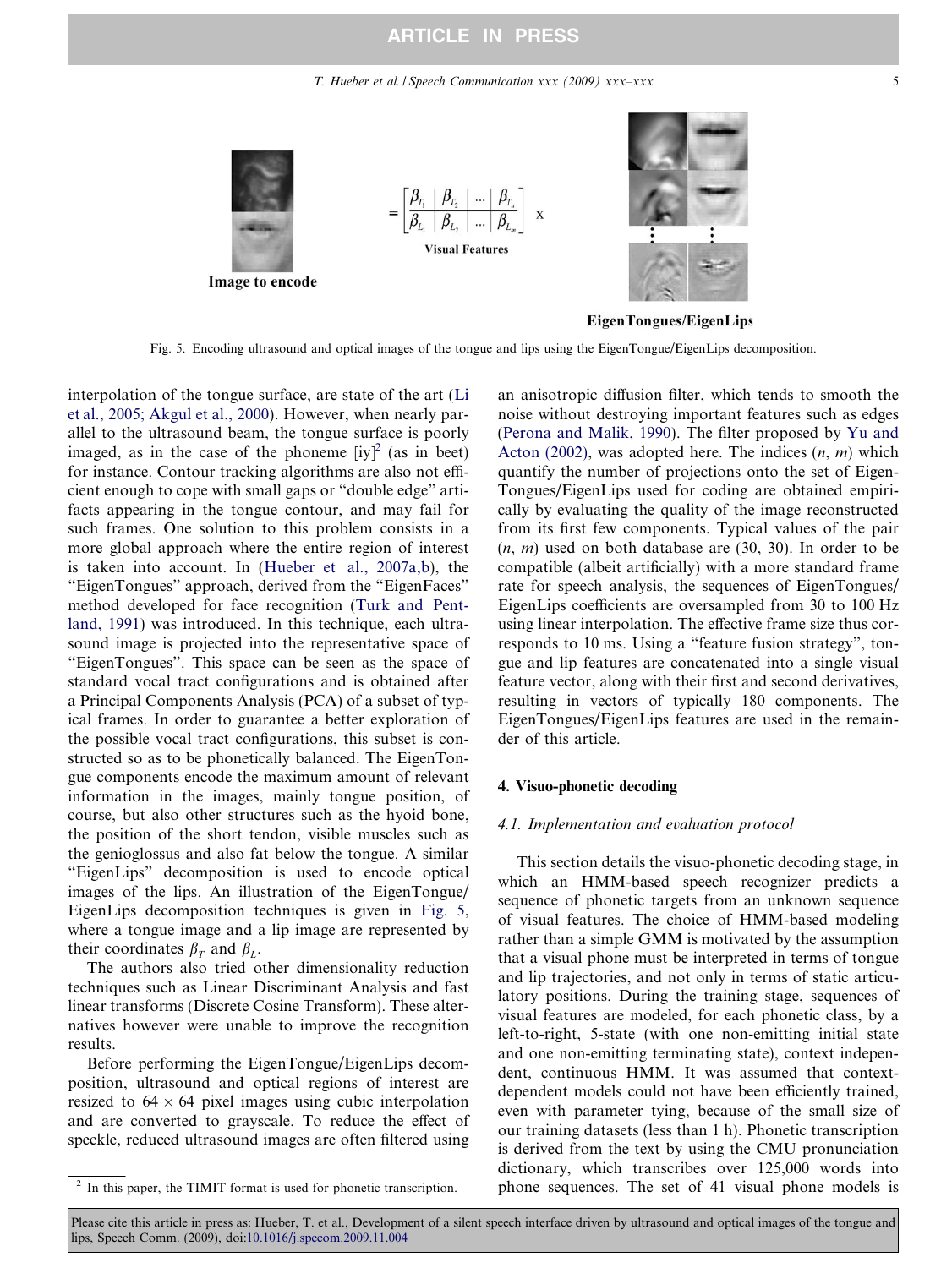initialized by a uniform segmentation of the visual data (flat start initialization) and refined using incremental embedded training. During training, the number of Gaussians per state is increased iteratively up to 32 using a dyadic procedure. All HMM work in our study was done using the HTK front-end ([Young et al., 2005](#page-12-0)).

During the testing stage, phonetic decoding is performed using a "Token Passing" algorithm which finds the optimal path through an HMM network [\(Young et al., 1989](#page-12-0)). Recognizing accurately a sequence of phones from tongue and lip observations only is a difficult task. Some very important sources of information are missing in the visual data, such as the voiced/unvoiced characteristic and the nasality. Moreover, the tongue visualization is incomplete. The apex (the tongue tip), which is very important in the articulation of dental sounds, is not always correctly imaged in ultrasound imagery, as it is often hidden by the acoustic shadow of the mandible. To overcome these limitations, linguistic constraints can be introduced to help the phonetic decoding. In a traditional "audio speech recognition task", a stochastic language model trained on large text corpora can be used to constrain the HMM decoding. Because the CMU-Arctic corpus was originally designed for speech synthesis, it does not necessarily contain the most likely combination of sub-word units and could even show very rare ones. This is why the use of a universal language model, which a priori would not be efficient on that corpus, is not envisioned in this paper.

The size and the content of the dictionary from which the decoding network is built could also have an important impact on system performance. In this study, we propose to use the dictionary as a way of introducing a variable level of linguistic constraint in the HMM decoding process. Three decoding scenarios are introduced:

- (a) In the "free phonetic" decoding scenario, the dictionary contains all possible phones; no phonotactic constraint is used; and the grammar from which the decoding network is built allows all possible phoneme combinations.
- (b) In the "word-based" scenario, the decoder is forced to recognize words contained in the CMU-Arctic sentences. In this scenario, the word dictionary contains 2569 items and the grammar allows all possible word combinations.
- (c) These first two represent the highest and lowest levels of linguistic constraint. In the third, intermediate scenario, called "hybrid" phonetic decoding, the dictionary contains all diphones and triphones observed in the CMU-Arctic corpus, plus all words in the CMU-Arctic sentences, for a total of 12,125 items.

The choice of decoding scenario depends upon the targeted application of the silent vocoder. If it requires a strictly open-domain vocabulary, the system should theoretically be able to decode all possible phoneme combinations, and the first scenario is the most realistic. For a

limited-vocabulary application, on the other hand, the second, "strongly constrained" scenario, with its word-based dictionary, will be preferable. Between these two extremes, the third scenario, with its relatively low-level of linguistic constraint, appears most acceptable for a generic application.

For performance evaluation, the 780 sentences of databases A and B are divided into 26 lists of 30 sentences. In order to increase the statistical relevance of the speech recognizer performance, we use a jackknife procedure [\(Efron, 1981](#page-12-0)) in which each list is used once as the test set while the other lists compose the training set. For each phone class, a representative measure  $P$  of the recognizer performance, the phoneme accuracy, is defined as

$$
P = \frac{N - D - S - I}{N}
$$

where  $N$  is the total number of phones in the reference string of the test set,  $D$  the number of deletion errors,  $S$ substitution errors, and I insertion errors. According to the Wilson formula ([Hogg and Tanis, 1996](#page-12-0)), a 95% confidence half-interval is computed,

$$
\Delta = \frac{t_{\alpha}\sqrt{P(1-P)/N + t_{\alpha}^2/(4N^2)}}{1 + t_{\alpha}^2/N}
$$
 with  $t_{\alpha} = 1.95$ 

and a normal distribution assumption.

Phonetic equivalence classes, in which within-group confusions were not counted as errors, were also created among some of the 41 visual HMMs. These are {[er]-[r]},  $\{|ih]-[iy]\}, \{|uh]-[uw]\}, \{|ao]-[ow]\}$  and  $\{|aa]-[ah]\}$ ; an additional class, {[sh]-[zh]}, was added to account for the rare occurrences of the phoneme [zh] (52 times in the database). The jackknife procedure produces 26 (ideally independent) experiments, of which two are kept for validation. The number of Gaussians per state for each recognizer, as well as an inter-HMM transition penalty, $3$  used to limit the number of insertions, are estimated using these validation experiments. The authors chose parameters so as to maximize the phoneme accuracy. An alternative approach would be to tune the inter-model transition penalty to balance the insertion and deletion rates. However, in tests using the visuo-phonetic decoding scenarios, several percentage points of recognition accuracy were lost in the process. As discussed below, this suggests that the numerous deletions are "real", and a consequence of the low frame rate of our acquisition system.

In order to compare the visual recognizer performance to a "best possible" result, a traditional phonetic decoder, based on acoustic features derived from the uttered speech signal, is also evaluated. The acoustic component of the audiovisual database was first parameterized using 12 Melfrequency cepstral coefficients, along with their energies

 $3$  Typical values for this penalty are  $-100$  (HTK model insertion log probability) for the word-based model and triphone/diphone-based model (hybrid decoding scenario), and  $-20$  for the phone-based model.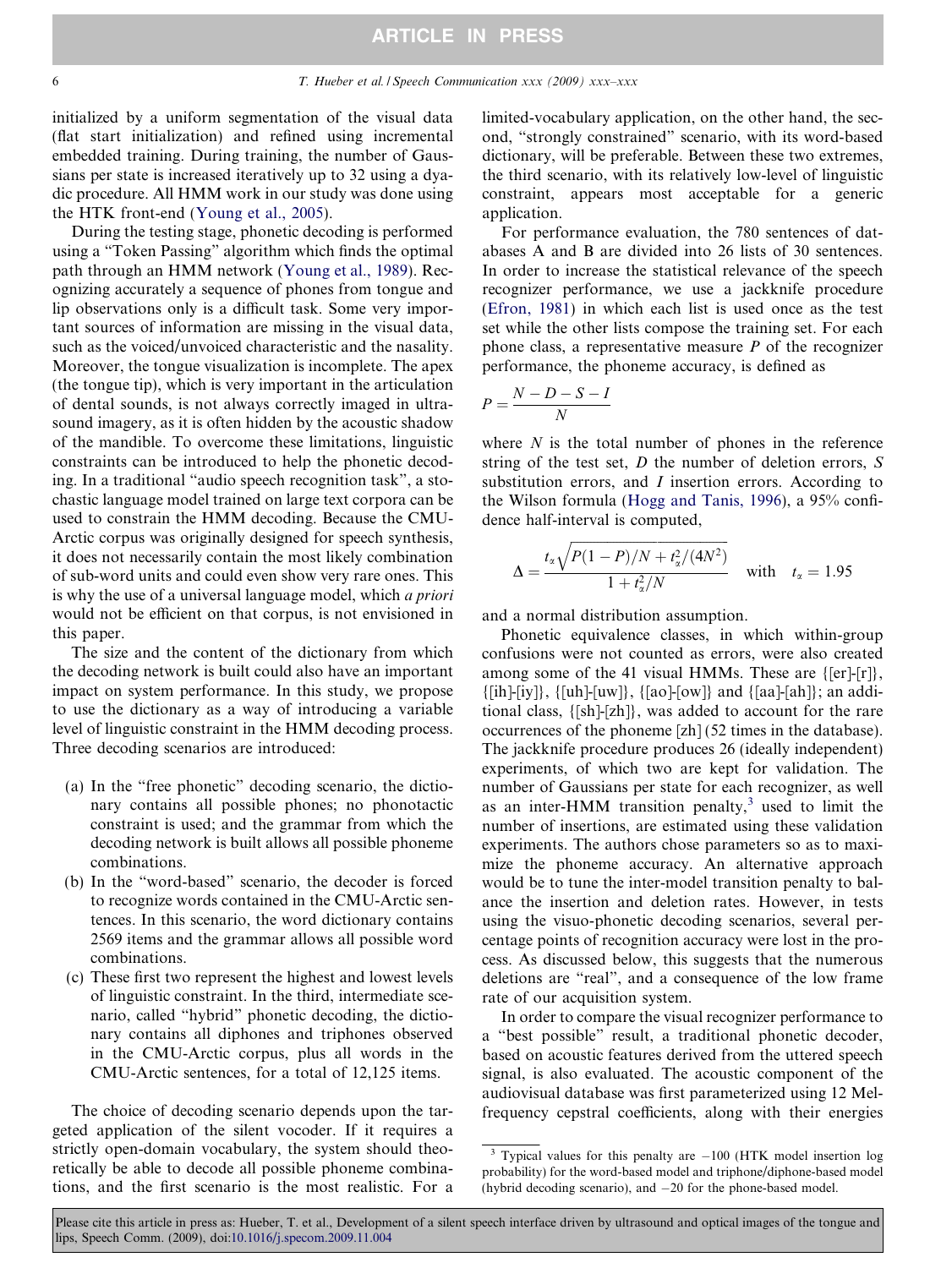and first and second derivatives, and modeled by a set of 41 continuous HMMs (left-to-right, five states, 32 Gaussians per state). An identical procedure as that used in the modeling of the visual features was used here for training, testing and evaluating the performance of this acoustic phonetic decoder.

#### 4.2. Experimental results and interpretations

Table 1 details the performance of the visual phone recognizer, for both speakers and for the three different decoding scenarios.

While it is reassuring to see that the performance is roughly similar for the two speakers, the phone recognizer in fact performs better for speaker A than for speaker B in all decoding scenarios. As seen in Section [2,](#page-2-0) some experimental issues characterized by small displacements of speaker's head occurred during database B recording. Such shifts can lead to two identical articulatory configurations being imaged differently, thus degrading the coherence of the feature space and in turn, the accuracy of the visual HMMs. To correct for this, both lip images and ultrasound images would need to be re-aligned for this database. Such a procedure is very difficult and, was considered to be too cumbersome for the scope of this article. The interpretations and discussions in the remainder of the article will focus on database A, which was recorded without any of these experimental difficulties.

As expected, the level of linguistic constraints on the HMM decoding has an influence on the system performance. For both audio and video modalities, the best and worst performances are always achieved for the word-based and phone-based decoding scenarios, respectively. Performance obtained in the hybrid decoding scenario, where word and subword-based units are merged in the same dictionary, is always intermediate. This decoding scheme embeds enough linguistic information to constrain the recognition without limiting the available vocabulary, and is thus appropriate for generic applications. For comparison, we also tested a phone-based decoding scenario with a simple bigram language model based on the training set. Using this model, we obtained a 0.7% absolute improvement compared to the "free" phonetic decoding scenario. Such a phonotactic language model does not actually assist the recognizer very much because the CMU corpus was constructed to ideally cover the entire the diphone space, and, as such, it may contain unusual phone sequences. Our hybrid scenario gives better performance.

The performance of the visual phone recognizer is plagued by a large number of deletion errors, especially when decoding is done with a relative low-level of linguistic constraints, as in the phone-based and hybrid scenarios. The phones which are most often deleted are very short ones, corresponding to rapid articulatory gestures such as [t], [d] and [n]. In fact, the phone [t], with a mean duration of 65 ms in our database, is usually represented by only one or two ultrasound images in a 30 fps video sequence, and between 3 and 6 frames after feature interpolation. This phone is thus poorly modeled by a 3-state HMM. This issue is illustrated in [Fig. 6](#page-7-0), where estimated probability density functions of the five first EigenTongue coefficients, for the three emitting HMM states, are displayed for phones [t] and [ng]. For the phone [ng], with a mean duration of 126 ms in our database, the tongue trajectory is represented by 3 or 4 images (9 to 12 interpolated frames), so that each state of the HMM can model a specific portion of the tongue motion. Thus, the estimated probability density functions differ significantly from one state to another (see [Fig. 6\)](#page-7-0), while in the case of the phone [t], they are quite similar. This suggests that we could use smaller HMM models (1 or 2 emitting states) for short phones. We partially circumvent this problem by interpolating the visual features such that the effective frame size corresponds to 10 ms (see Section [3](#page-3-0), page 11). In order to reduce the deletion rate, a new acquisition system with higher frame rate (Ultraspeech system, [Hueber et al., 2008a\)](#page-12-0) is under study; it is further discussed in the concluding section of the article.

In order to further analyze the quality of the HMMbased modeling, a confusion matrix is derived for the unconstrained phone-based decoding scenario (speaker A), as displayed in [Fig. 7](#page-8-0).

As expected, the phones which are the most often confused are those with similar articulatory gestures such as  $\{[p],[b],[m]\}, \{[k],[g],[ng]\}, \{[f],[v]\}, \{[s],[z]\} \text{ and } \{[t],[d]\}$ [n]. Some of the vowel mismatches are quite "reasonable", such as [uh] (book) being confused with [uw] (boot), and

Table 1 Visual (V) and acoustic (A) based phone recognizer performance.

|               | Speaker A            |              |                 |      |                     |      | Speaker B            |      |                 |      |                     |      |
|---------------|----------------------|--------------|-----------------|------|---------------------|------|----------------------|------|-----------------|------|---------------------|------|
|               | Phone-based decoding |              | Hybrid decoding |      | Word-based decoding |      | Phone-based decoding |      | Hybrid decoding |      | Word-based decoding |      |
|               | A                    | $\mathbf{V}$ |                 |      | A                   |      | Α                    |      |                 | V    |                     |      |
| $P(^{0}_{0})$ | 80.8                 | 59.0         | 85.8            | 60.8 | 89.6                | 67.6 | 77.3                 | 48.3 | 83.1            | 50.9 | 86.2                | 56.0 |
| $2\Delta$     | 1.0                  | 1.2          | 0.9             | 1,2  | 0.8                 | 1,2  | 1.0                  | 1.3  | 0.9             | 1.3  | 0.9                 |      |
| D             | 2087                 | 4614         | 1780            | 4711 | 1305                | 3383 | 2397                 | 6362 | 2145            | 7040 | 1550                | 5388 |
| S             | 2163                 | 4409         | 1305            | 4062 | 923                 | 3567 | 2717                 | 5292 | 1627            | 4341 | 1419                | 4417 |
|               | 464                  | 1039         | 394             | 846  | 318                 | 984  | 459                  | 1027 | 361             | 662  | 406                 | 993  |
| N             |                      | 24.496       |                 |      |                     |      |                      |      |                 |      |                     |      |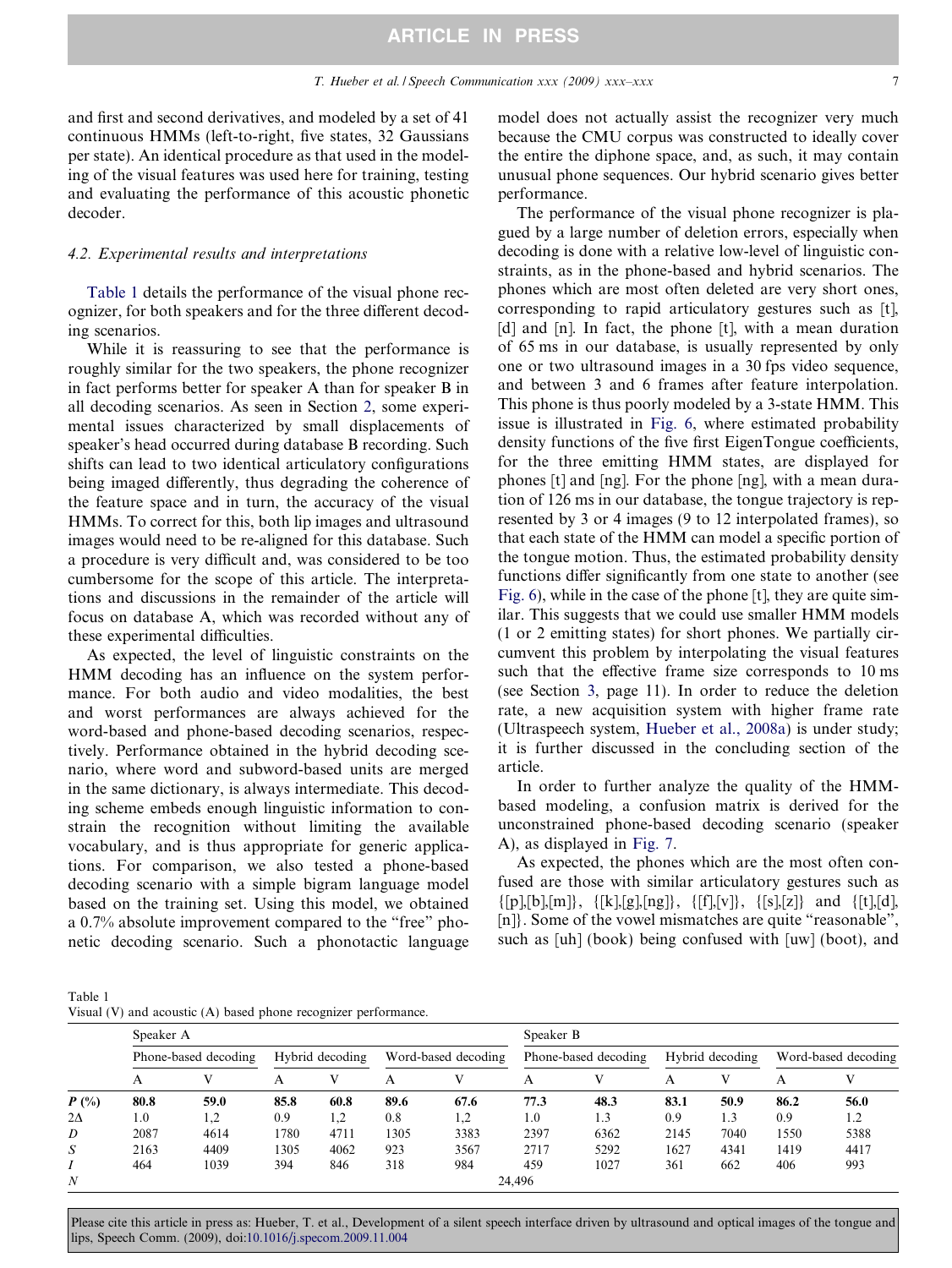#### <span id="page-7-0"></span>8 T. Hueber et al. *I* Speech Communication xxx (2009) xxx-xxx



Fig. 6. Estimated probability density function for the five first EigenTongues coefficients (referred as «Feature») of the three emitting HMM states, for the phone [ng] (top) and phone [t] (bottom).

[iy] (beet) interpreted as [ih] (bit). Because of vowel reduction and syllabic consonants (such as the [l] in "bottle"), many phones are confused with the phone [ah]. Diphthongs for which a tongue glide is involved are sometimes confused with one of their pure vowel components, for example [ey] (bait), [oy] (boy) and [ow] may be matched with [ah], [iy] and [ao] (caught), respectively. The matrix also clearly shows an error occurring on dental and alveolar sounds  $\{[\text{th}], [\text{dh}]\}$  (thin, then) and  $\{[\text{t}], [\text{d}], [\text{s}], [\text{sh}]\}$ . This can be explained by the lack of information about the tongue tip (apex) and voicing in the ultrasound images. Most of the errors in the confusion matrix for speaker B (not shown) are of the same type as those discussed for speaker A.

Finally, we study the contributions of video (lips) and ultrasound (tongue) individually to the recognition accuracy, for speaker A and the phone-based scenario, as shown in [Table 2.](#page-8-0)

It appears that decoding using ultrasound (tongue) images alone gives quite a good recognition accuracy, only 3.1% below that of the baseline system. There are two possible explanations for this. First, there seems to be a great deal of redundancy between the two streams, with ultrasound images of the tongue clearly conveying the lion's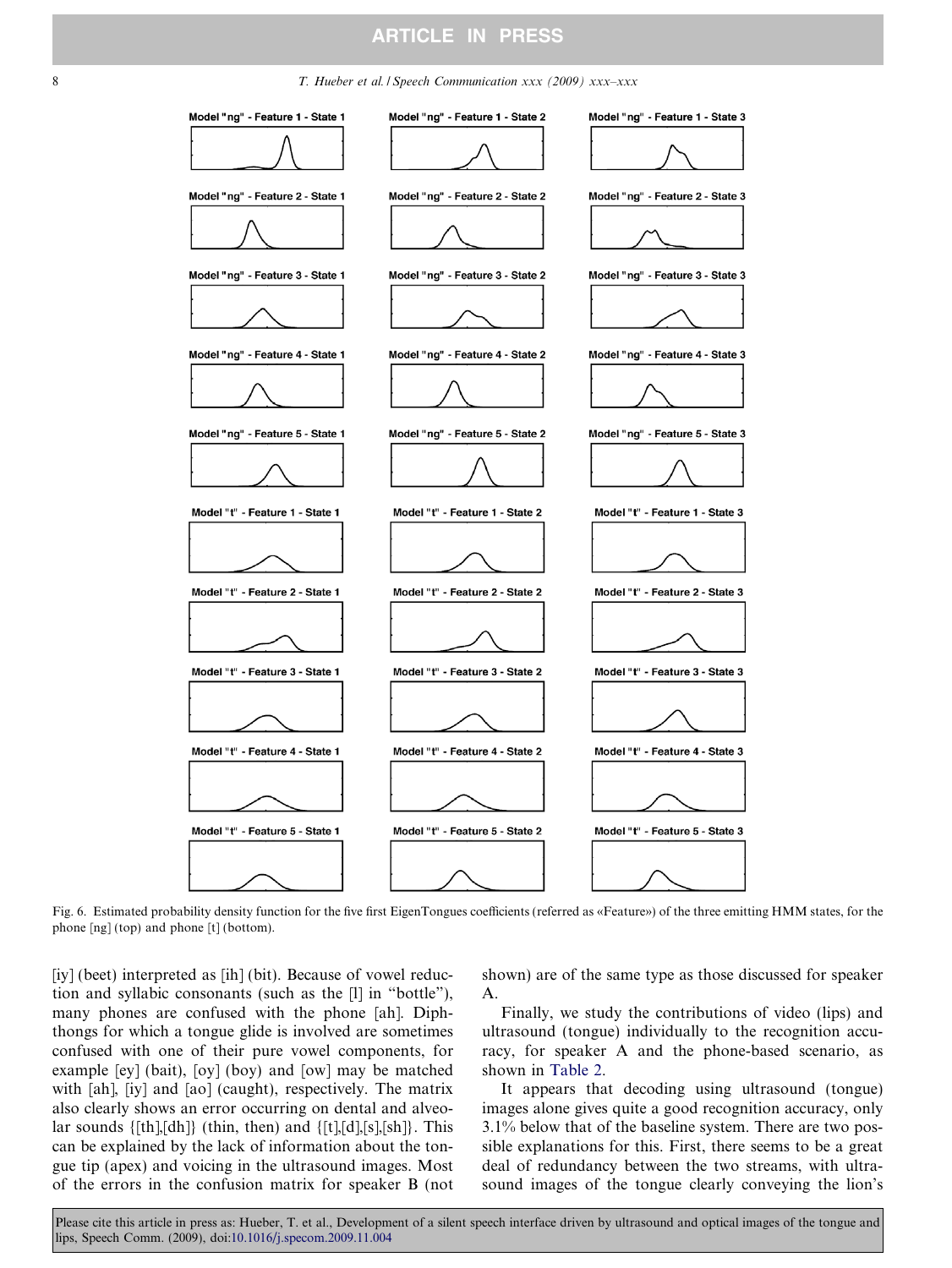<span id="page-8-0"></span>

Fig. 7. Confusion matrix for phone recognition from ultrasound tongue sequences and frontal lip views for database A in the phone-based decoding scenario. The color space map was chosen to emphasize errors. The histogram at top shows the number of occurrences of each phone in the database. Most of the errors in the confusion matrix for speaker B (not shown) are of the same type as those discussed for speaker A.

Table 2 Phone recognizer performances using ultrasound (tongue) and video (lips) streams.

|                  | Baseline (tongue $+$ lips) | Ultrasound (tongue) | Video (lips) |
|------------------|----------------------------|---------------------|--------------|
| $P(\%)$          | 59.0%                      | 55.9%               | 39.0%        |
| $2\Delta$        | $1.2\%$                    | $1.2\%$             | $1.2\%$      |
| D                | 4614                       | 5702                | 6782         |
| S                | 4409                       | 4277                | 6805         |
| I                | 1039                       | 830                 | 1338         |
| $\boldsymbol{N}$ |                            | 24,496              |              |

share of the information. Secondly, it is possible that our chosen "feature fusion" technique is not the optimal way of combining the two modalities. We are currently studying more sophisticated fusion techniques such as multi-stream HMMs ([Gravier et al., 2002; Hueber et al., 2009](#page-12-0)).

Though there is still room for improvement, the performance of the visual phone recognizer is promising when compared with the acoustic-based system: for all decoding scenarios, the ratio of the performance of video-based system to that of the audio-based one, which can be interpreted as a target for this database, is about 0.7. Furthermore, some mismatches in the phone recognition stage need not necessarily lead to unintelligible synthesis, and some psychoacoustic effects could potentially also be used to advantage. The results can thus be considered as encouraging enough to warrant investigating the feasibility of a corpus-based synthesis driven by our visual phone decoding system.

#### 5. Corpus-based synthesis driven by video-only data

# 5.1. Unit selection

In the proposed framework, the segmental vocoder combines phonetic decoding and corpus-based synthesis to recover an acoustic speech signal from video-only data. Our approach is based on the building of an audio–visual dictionary which associates visual units to acoustic units. To initiate the procedure, both video and audio modalities of the recorded database are first labeled at the phonetic level using a forced-alignment procedure. This technique, which is a simplified recognition task where the phonetic sequence is already known, uses both visual and acoustic HMMs estimated during the training of the phonetic decoders. Therefore, the labeled database can be considered as an audiovisual unit dictionary which associates to each visual phone an equivalent in the acoustic domain. As shown in [Fig. 8](#page-9-0), the temporal boundaries of visual and acoustic phones are not necessarily the same. This asynchrony between the uttered speech signal and the motion of the articulators can be explained by the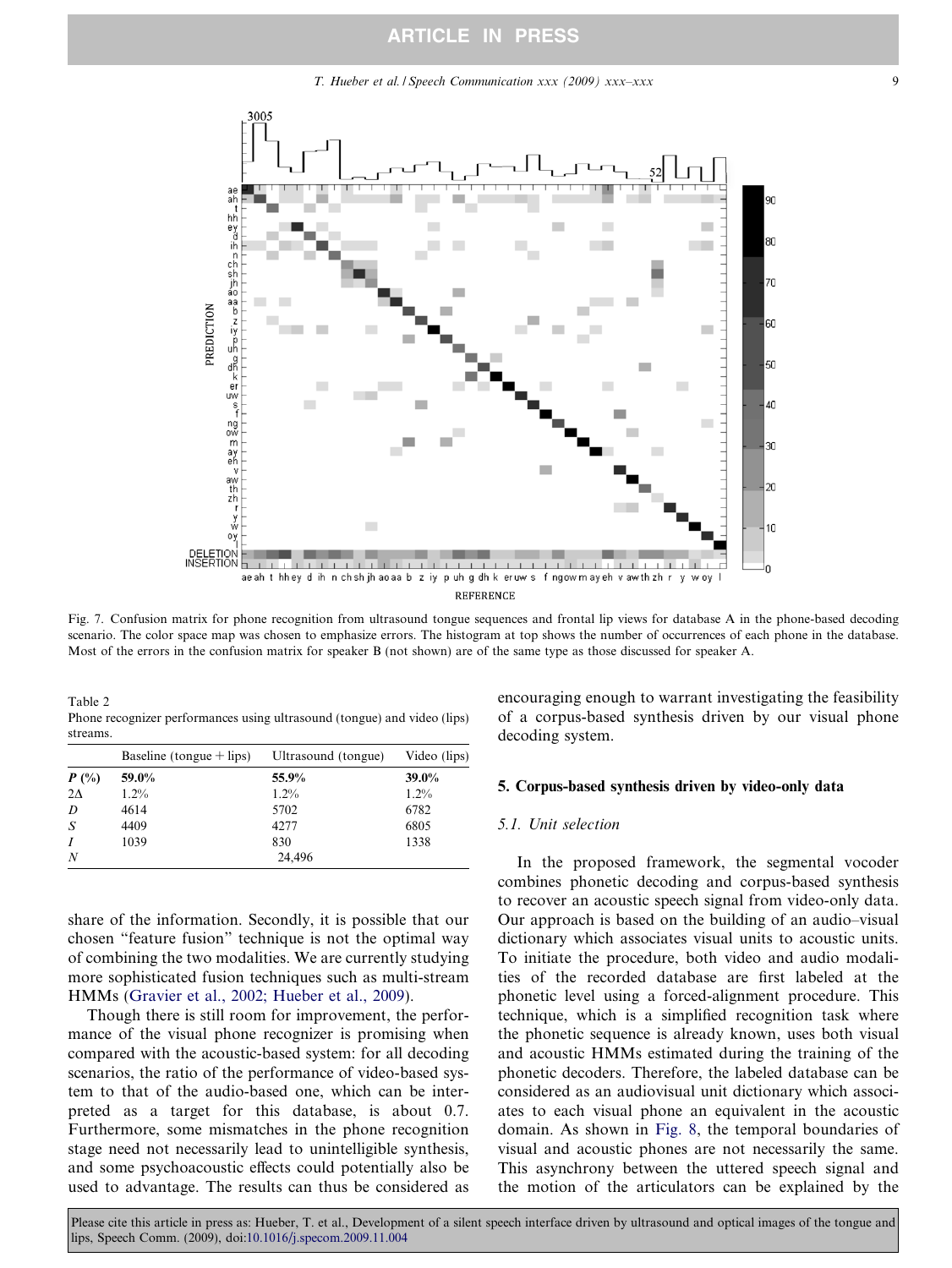<span id="page-9-0"></span>10 10 T. Hueber et al. / Speech Communication xxx (2009) xxx–xxx



Fig. 8. Asynchronous labeling of the database at the phonetic level.

anticipation phenomena. A segmentation of the dictionary into diphones is then deduced from the phone labeling by requiring spectral stability points at the boundaries of all phones.

Starting from an input sequence of purely visual features, and given the predicted phonetic target, a speech waveform is generated in several steps. A unit selection algorithm first searches for the sequence of diphones that maximizes similarity to the input test data in visual space, while constraining unit concatenation in the acoustic domain. The proposed algorithm, which is an adaptation from the standard path search algorithm used in concatenative speech synthesis ([Hunt and Black, 1996\)](#page-12-0), is defined as follows.Assuming a test sequence of visual features  $v = [v_1, \ldots, v_L]$ , where L is the length of the sequence, and  $\tau = [\tau_1, \ldots, \tau_T]$  (with  $\tau_1 = 1$  and  $\tau_T = L$ ) the temporal segmentation of  $v$  given by the visual phone recognizer, the sequence  $T_{\tau} = \{T_1, \ldots, T_T\}$  of T target units is defined by:

$$
T_{\tau} = \big\{ [v_{\tau_1}, \ldots, v_{\tau_2}], \ldots, [v_{\tau_{T-1}}, \ldots, v_{\tau_T}] \big\}
$$

Among all appropriate diphone units, the unit selection algorithm finds the optimal sequence  $U = \{U_1, \ldots, U_T\}$ that best matches the target  $T_{\tau}$ . The quality of the match is determined by two costs,  $C<sup>t</sup>$  and  $C<sup>c</sup>$ . The target cost  $C<sup>t</sup>$ expresses the visual similarity between the target units and the units selected in the dictionary. The target cost between unit  $U_k$  and  $T_k$  ( $1 \le k < T$ ) is defined by:

$$
C^t(U_k, T_k) = \mathbf{DTW}(U_k, T_k)
$$

where  $DTW(a, b)$  is the cumulative distance obtained after a dynamic time warping between the two sequences of visual feature vectors. With this non-linear alignment procedure, temporal stretching and compression observed in the articulator motion are naturally taken into account. The concatenation cost  $C<sup>c</sup>$  estimates in the acoustic domain the spectral discontinuity introduced when the two units  $U_k$  and  $U_{k+1}$  are concatenated together and is given by:

$$
C^{c}(U_{k}, U_{k+1}) = D(MFCC(U_{k}^{END}), MFCC(U_{k+1}^{1}))
$$

where D is the Euclidean distance and MFCC $(U_k^l)$  are MFCC coefficients of the unit  $U_k$  at frame l. Because the audio–visual dictionary can be considered as a fully connected state transition network where each state is occupied by a unit, the least costly path that best matches the test sequence can be determined by a Viterbi algorithm (see for instance [Forney, 1973\)](#page-12-0). State occupancy is estimated using the visual-based target cost function and transition between states is evaluated by the acoustic-based concatenation cost, as shown in [Fig. 9](#page-10-0). In the present algorithm, the target and concatenation cost are weighted manually.

## 5.2. HNM-based speech waveform generation

After the unit selection procedure, the speech waveform can be generated by concatenating the acoustic component of selected diphones. However, no prosodic information such as pitch, loudness or rhythm is available in an SSI, and the generation of an acceptable prosody in a speech synthesis driven only by visual data is a serious issue. Adapting the duration of the selected units can be done according to the temporal segmentation provided by the phonetic decoding. However, there is no guarantee that this "articulatory rhythm" will provide an acceptable "acoustic rhythm". In a syllable-timed language, such as Spanish, French or Japanese, an acceptable solution could be to adapt selected diphone duration so that every syllable of the sentence will take up roughly the same amount of time. However, such a solution cannot be *a priori* adapted to English, which is a stress-timed language (time between two consecutive stressed syllables is more or less constant). Without any information about loudness or pitch, the stressed/unstressed characteristic of the synthesized syllable will potentially have to be inferred from the text. In this study, no duration adaptation mechanism has been implemented, and prosodic modifications are done only in order to generate a speech waveform with an acceptable pitch evolution. Because no pitch information is used during the unit selection stage, the concatenation of selected diphones does not provide a realistic pitch curve. To restore an acceptable prosody, a simple procedure is used. A target sentence having a comparable number of phones, and thus duration, to the test sentence under study (which of course is not contained in the training set), is chosen from the training corpus; the pitch pattern of this comparable sentence is then used as a template pattern for the test sentence. The criterion for a sentence to be "comparable" is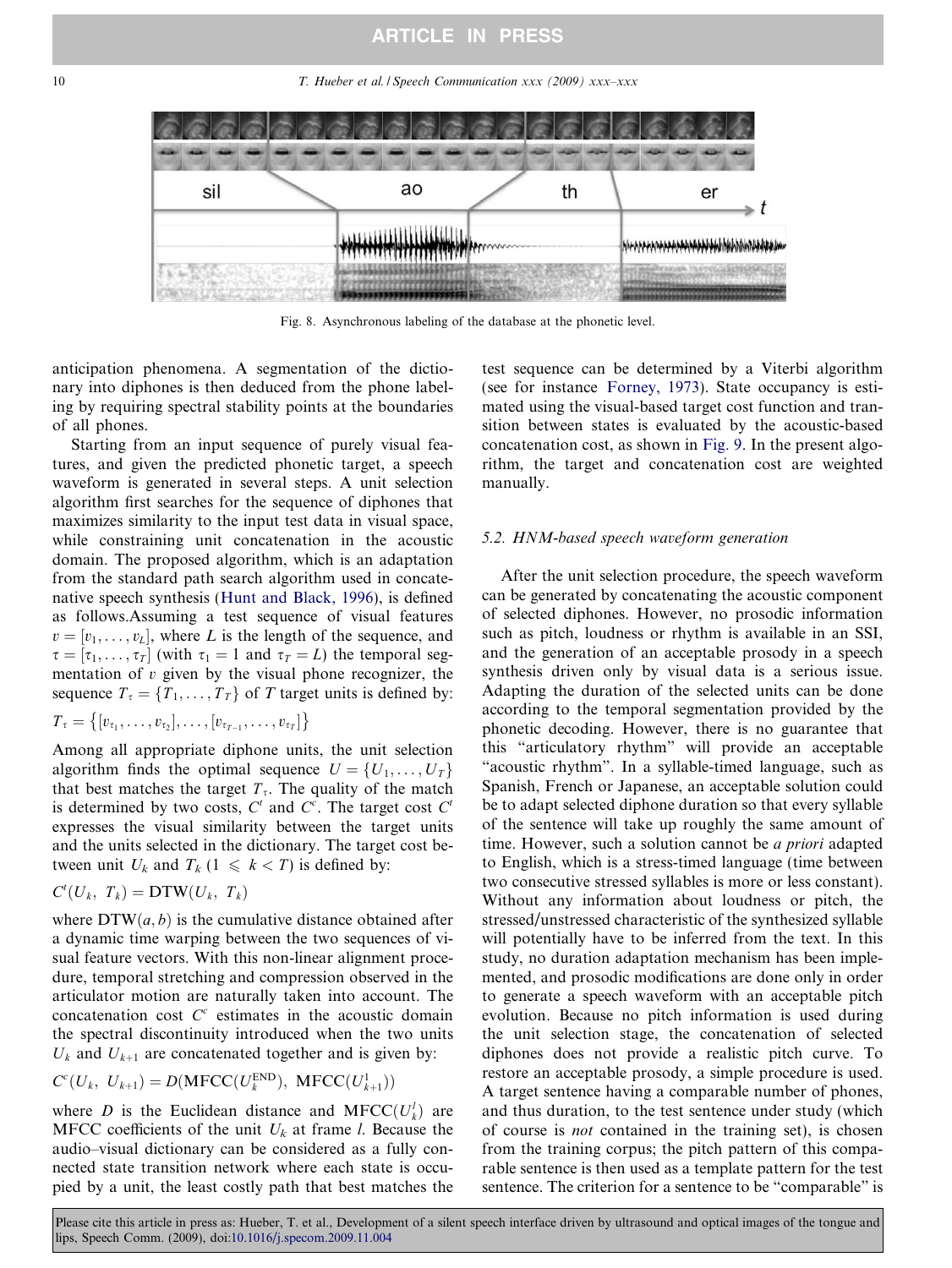T. Hueber et al. / Speech Communication xxx (2009) xxx–xxx 11

<span id="page-10-0"></span>

Fig. 9. Phonetic decoding, unit selection algorithm and unit concatenation.

determined simply by the total number of phones, and not the distribution of phones in the sentence. The pitch evolution of the target sentence, hence, is extracted, smoothed using a median filter, and used as a prosody-template for synthesis.

Pitch modification to fit the template, but also loudness and spectrum smoothing at diphone boundaries (the concatenation points), are achieved using a "Harmonic plus Noise Model" of the speech signal [\(Stylianou et al.,](#page-12-0) [1997](#page-12-0)). HNM is a pitch-synchronous scheme that allows good-quality prosodic modifications, such as pitch adaptation and time stretching. In the HNM framework, the spectrum of a speech frame  $s(t)$  is described as the sum of a harmonic part  $H(t)$  and a noise part  $B(t)$ :

$$
s(t) = H(t) + B(t)
$$
  
= 
$$
\left[\sum_{k=1}^{n} A_t \cos(2\pi k f_0 t + \varphi_k)\right] + \left[B_{\text{gauss}}(t) \times F(t)\right]
$$

where *n* is the number of harmonics included in  $H(t)$ ,  $f_0$  is the estimated fundamental frequency,  $B_{\text{gauss}}(t)$  a Gaussian noise frame and  $F(t)$  an auto-regressive filter. Our implementation employs 12 harmonic components along with a 16th-order auto-regressive model for the noise part.

# 5.3. Experimental results

The aim of this subsection is to evaluate our phonebased synthesizer when the phone transcription is 100% correct, independently of the recognition stage, and is in no way meant to be an evaluation of the final performance of our system.

In the proposed framework, the quality of the synthesis obviously depends strongly on the performance of the phonetic decoding stage. In fact, the unit selection synthesis is driven exclusively by the predicted phonetic sequence, and thus an error during the recognition stage will necessarily corrupt the synthesis. In a recent, preliminary study, we have also experimented with HMM-based synthesis [\(Toku](#page-12-0)[da et al., 2000](#page-12-0)), which avoids this "hard decision" problem, and appears thus far to also be promising in our application.

In order to independently evaluate *only* the proposed synthesis framework, i.e., the unit selection algorithm and the HNM-based waveform generation with prosodic adaptation, 20 test sentences are re-synthesized from their visual data alone, after first labeling it with the correct phonetic transcription. The audiovisual unit dictionary is built from the training set, and the 20 test sentences chosen randomly from the test database. Because the phonetic target is given to the unit selection algorithm, this protocol can be seen as a way to evaluate the performance of the vocoder when the phonetic decoder is performing well. Seven native speakers of American English were asked to transcribe the 20 synthesized sentences, as well as the corresponding original sentences. They were allowed to listen to each sentence only once. Clearly in a final system validation, a more realistic intelligibility test, with more listeners, more test data, and unpredictable sentences, should clearly be done, but our test gives a rough idea of what should be possible. While allowing homophones, the quality of the transcription is evaluated with a word-based accuracy criterion, as is traditionally used in speech recognition, and is similar to the criterion  $P$  introduced in Section 4.1 (with  $N$  now the number of words). The average recognition accuracy of the original sentences was 97%, which gives an idea of the upper bound for this intelligibility test. The results on the synthesized sentences are presented in [Fig. 10.](#page-11-0)

These preliminary results show that the system is able to generate a reasonably intelligible speech waveform from video-only speech data when the phonetic prediction is correct. We also note that short sentences, i.e., with only one prosodic group, are transcribed more accurately, whereas the intelligibility of long sentences is often hindered by a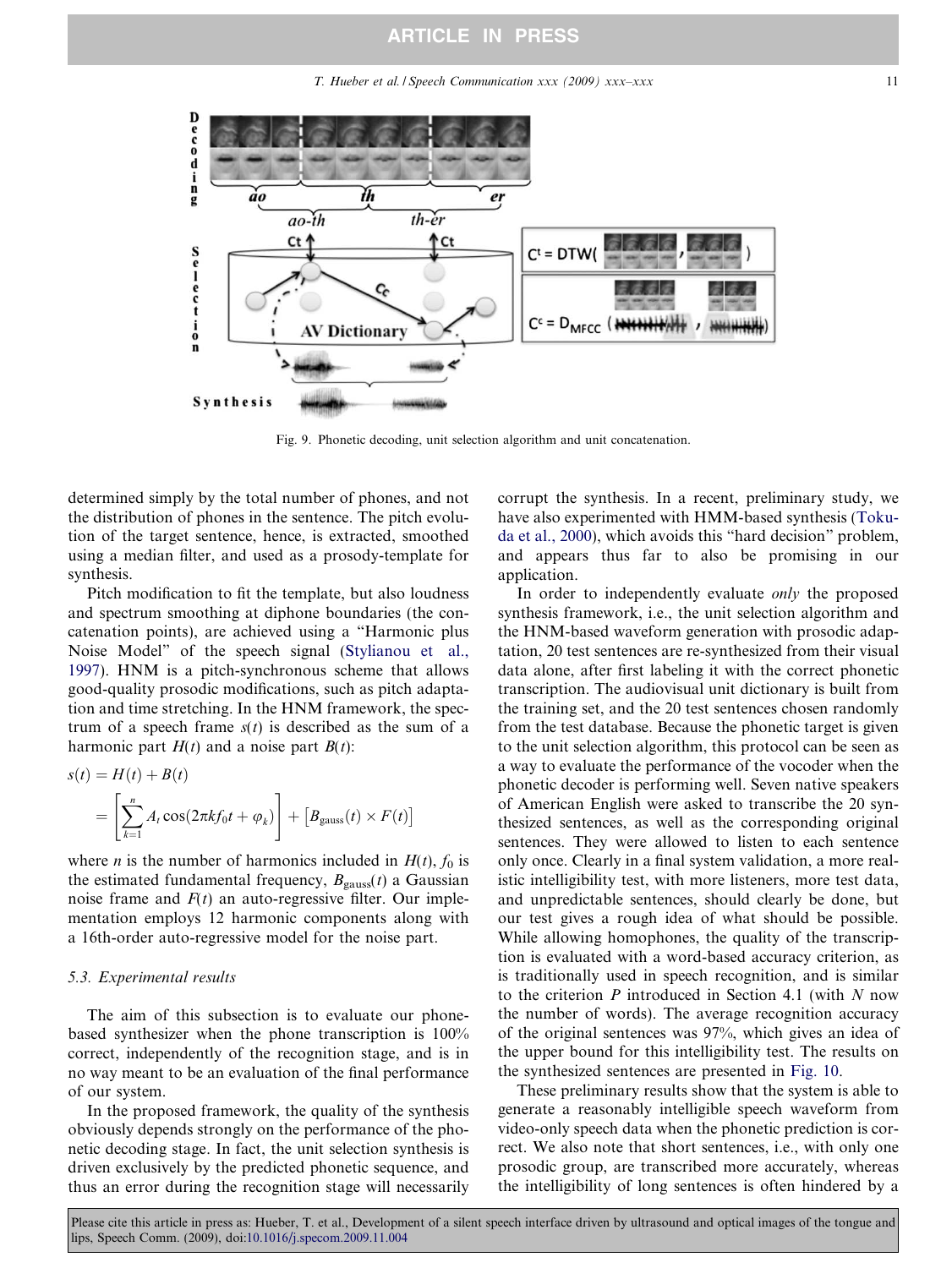<span id="page-11-0"></span>

Fig. 10. Evaluation of the synthesized speech intelligibility when the phonetic prediction is correct (transcription accuracy and confidence interval). The black vertical bar indicates the average transcription accuracy of the original sentences (97%).

non-realistic rhythm. With a visual phone recognizer accuracy of 66% though (corresponding to speaker A in the word-based decoding scenario), consistently intelligible synthesis is as yet not possible.

The reader can empirically evaluate the quality, the intelligibility and the naturalness of the synthesis by listening to several examples available at <http://www.neurones.espci.fr/ouisper/specom/>, where five corpus-based syntheses driven by video-only data are presented. The examples are ordered according to the performance of the visuo-phonetic decoding stage; starting with speech synthesis based on a "100% correct phone recognition", to "typical" performance of the system based on a "60% correct phone recognition". When evaluating these syntheses, it should be remembered that the dictionary is built from less than 1 h of speech data, and thus does not offer the unit selection algorithm a large enough variety of phonetic context to produce a completely naturalsounding result. The acquisition of a larger database will be a critical step. For the moment, though, these examples show that while the system is not yet fully functional, a segmental vocoder driven by visual observations of the tongue and lips is a reasonable approach for making an SSI.

#### 6. Conclusions and perspectives

In the proposed ultrasound-based SSI, a corpus-based speech synthesizer is driven by tongue and lip observations. The segmental vocoder combines an HMM-based visual phone recognition stage with an audiovisual unit selection algorithm and HNM-based prosodic adaptation techniques. In the current framework, the synthesis quality depends strongly on the performance of the visual phone recognizer. As the observation of the tongue and lips alone during speech is probably not enough to consistently achieve accurate phonetic decoding, we have suggested introducing a priori linguistic knowledge via the decoding dictionary. The level of linguistic constraint can be easily adjusted, depending on the targeted application. The evaluation of the unit selection algorithm together with HNMbased prosodic adaptation has demonstrated the feasibility of the approach when the phonetic decoder performs well, but with some 60% of phones correctly identified in a sequence of tongue and lip images, the system is not able to systematically provide an intelligible synthesis.

In this paper, the potential of an ultrasound-based SSI has been presented, and its performance evaluated on a difficult recognition task: a continuous speech dataset of only 1 h duration. More experiments still need to be carried out on this data, but better performance could clearly also be obtained on a more limited vocabulary recognition task (less than 250 words, for instance), thus allowing testing of an ultrasound-based SSI in a more restricted, but nevertheless realistic application.

To improve the recognition stage, several solutions are envisioned. First, a new acquisition system has been developed and is currently being tested (Ultraspeech system, [Hueber et al., 2008a\)](#page-12-0). Thanks to a higher acquisition rate (above 60 fps for both ultrasound and optical streams), the modeling of very short phones should be more accurate and the number of phone deletion errors reduced. This new system also includes an interactive inter-session re-calibration mechanism, which will allow to record larger audiovisual speech databases in multiple acquisition sessions; the larger unit dictionary thus obtained should improve the performance of both recognition and synthesis stages. The modeling of the tongue and lip motion could also be improved by taking into account possible asynchronies between these two articulators. For that purpose, the use of context-dependent multi-stream HMMs as in ([Gravier](#page-12-0) [et al., 2002](#page-12-0)) is being tested, and preliminary results look interesting ([Hueber et al., 2009](#page-12-0)).

A more straightforward framework, in which the phonetic prediction constrains the dictionary search less, could also be envisioned. To accomplish that, the predicted phonetic target sequence could be enlarged to a lattice of  $n$ -best phone sequences, so that the decisions of the unit selection algorithm would rely more on the available units than on the accuracy of the stochastic model predictions. As mentioned earlier, an alternative would be to use HMM-based synthesis [\(Tokuda et al., 2000](#page-12-0)) to diminish the problem of the "hard decisions" made in the visuo-phonetic recognition step. We are currently investigating this stochastic synthesis technique, which thus far appears to be promising in our application.

Finally, the system will need to be evaluated on truly "silent" databases, in which sound is either whispered or not vocalized at all. This more realistic experimental protocol will clearly reveal the articulatory specificities of silent speech.

#### Acknowledgements

This work was supported by the French Department of Defense (DGA), the "Centre de Microélectronique de Paris Ile-de-France" (CEMIP) and the French National